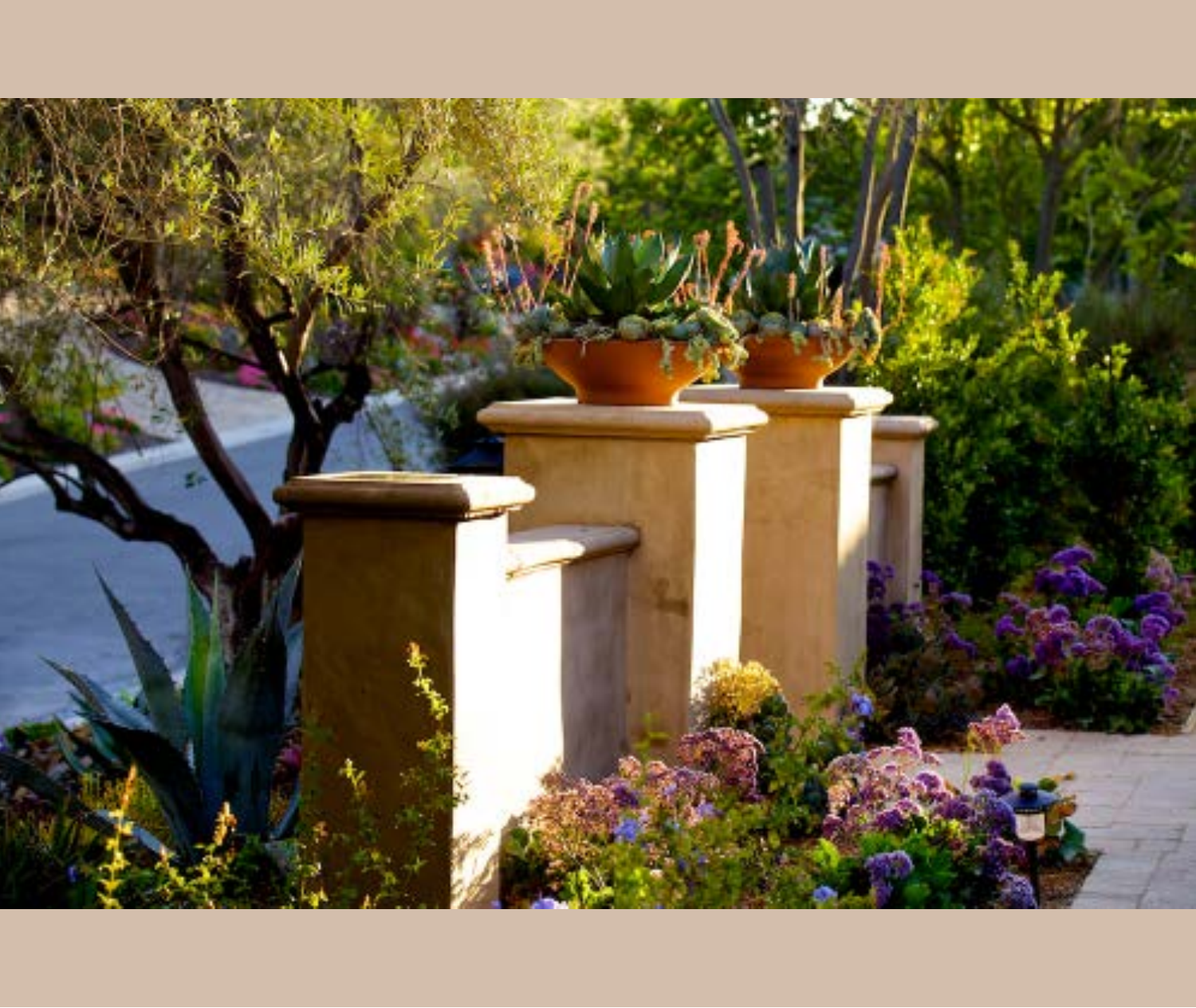



With over 550 acres of stunning, natural terrain and seven bridges, this world class community boasts over 240 residences ranging from 2,000 square foot Villas, to over 10,000 square foot custom homes. The Club is home to the highest quality amenities and the most exclusive membership available in San Diego County. It's naturally sculpted, world-class private golf course has been home to some of the greatest players to ever play the game. Designed by Robert Trent Jones II Group, this 18-hole, par-71 course boasts five sets of tees, and plays almost 7,000 yards from the tips.

The gated community features a Tuscan village design, anchored by a world class Clubhouse surrounded by stunning landscape with three acres of vineyards and two signature stress ribbon bridges which clear span 285 feet over deep canyons reaching drops of 90 feet. Whether you're playing the spectacular Bridges Golf Course, working out, entertaining friends or relaxing at your personal es - The Bridges Club House, The Bridges, Rancho Santa Fe **Example 1998** The Bridges Club is a special occasion.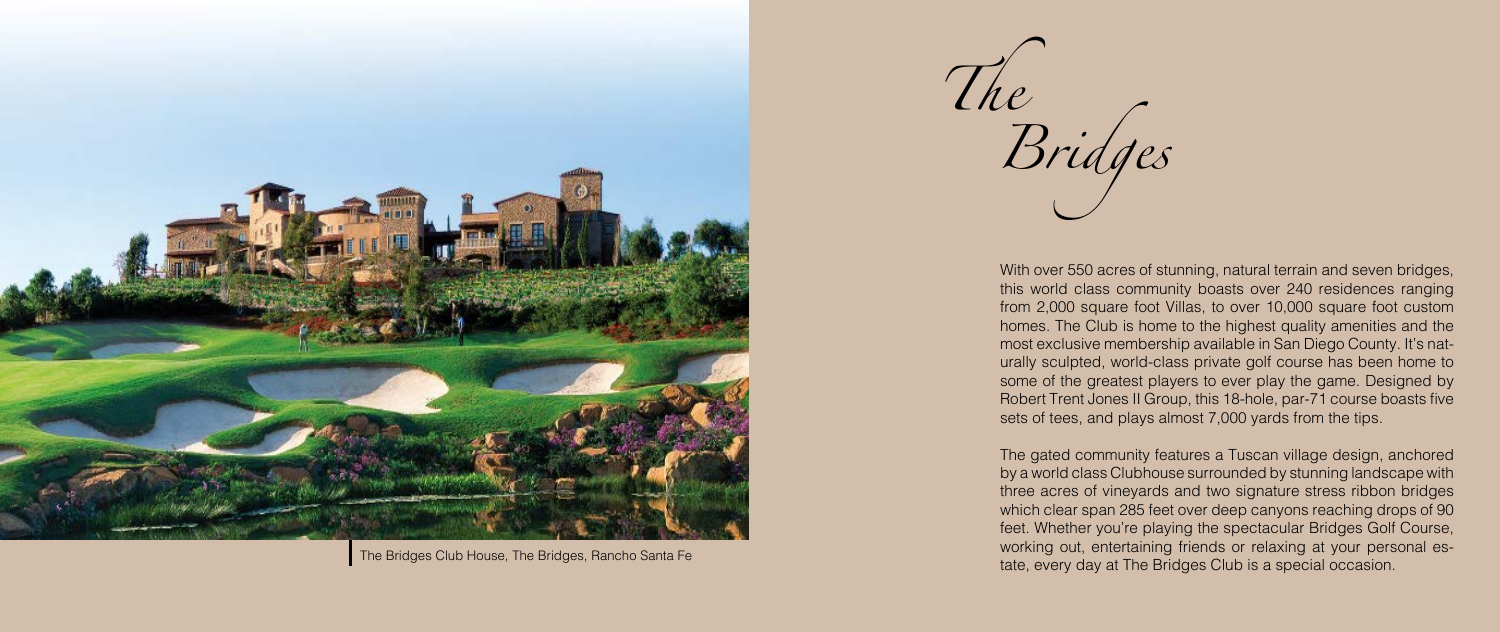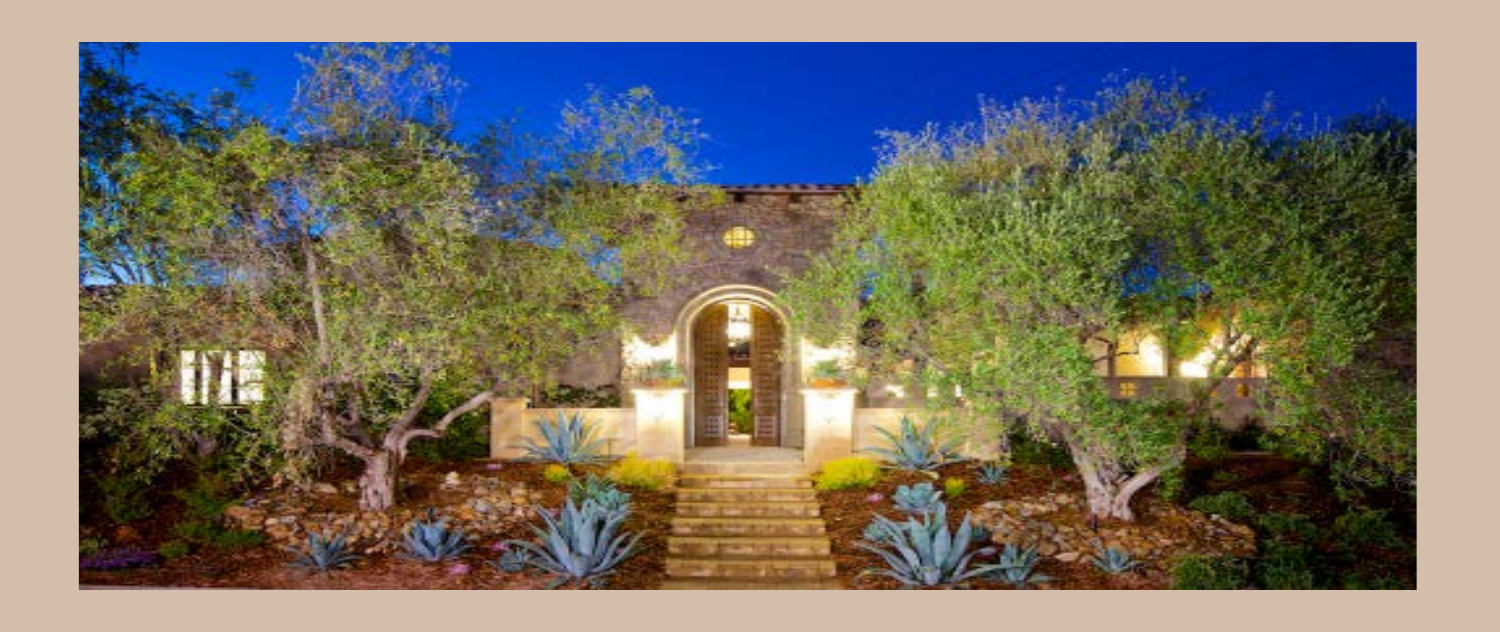Casa La Santa Fe is a single level custom home located on the ninth hole of the notorious Bridges golf course at Rancho Santa Fe. The project's exterior design springs from traditional Spanish and Tuscan architecture yet retains comfort with an interior transitional style.

The house is built around a grand courtyard where colossal sliding doors connect the indoor Patio, Great Room, Kitchen and Bar with a parallel Terrace and Olive Garden. The translucent glass doors cre ate a hybrid space perfect for both indoor and outdoor living. A lap pool and spa that can transform into a beautiful fountain dominate this inner courtyard. Next, a covered terrace that overlooks the spa invites friends and family to swim, lounge and laugh together with a four-seat table, two sofas and a fire table. In the center of the courtyard we find the exterior wood marble dinning table for twelve under a 22-foot trellis. This space also features a grand fireplace, a fully equipped barbeque and wet bar that sit next to a tall marble table. Numerous citrus, orange trumpet trees and vines embellish and cleanse the Patio. **EXECUTE:**<br>
Casa La Santa Fe is a single level custom<br>
hole of the notorious Bridges golf cours<br>
project's exterior design springs from trad<br>
architecture yet retains comfort with an int<br>
The house is built around a grand

Flanking the other side of the house is a roofed terrace that overlooks the Olive Garden. This loggia has a six-person solid Tepeji marble table and two large sofas next to a grand frie table. The Garden also

The living quarters all feature hardwood floors. Their idividual bathrooms boast Spanish marble floors, Crema Marfil marble countertops and Italian faucets. The Master Suite includes a private office, a grand fireplace and an exterior private patio facing the Olive Garden. It's Grand Bathroom includes a ceiling, side and hand shower, a ceramic large tub, his and her toilets, Italian faucets and two separate extra large walking closets.



 *Project*

Casa La Santa Fe also features a guest Casita designed to accommodate friends or family in independent quarters separate from the main house. The Casita includes two full beds, a desk, walk-in closet, full bathroom and a Patio that opens to the central courtyard. It is also coat ed with European hardwood bookshelves and built-inn cabinets.

Finally, the gym is equipped with a golf indoor practice and swing analysis system. The garage, which lies next to the gym, has room for four large SUV's and a golf cart.

The Media Room, located between the Master Suite and the three main rooms, features an 80 inch 4K Television equipped with a five-speaker surround sound system controlled by SAVANT Home Entrainment. The SAVANT system controls televisions, speakers, pool thermostat and lights throughout the house through the use of iPads and iPhones.

The gorumet Kitchen is characterized by top of the line appliances, two ovens, a Viking range and imported custom-made hardwood cabinets. This spacious area is dominated by a durable and aesthetic quartz cas cade countertop. Connected to the kitchen is a quartz bar countertop that fits eight people. This bar is also equipped with a five-speaker, SAVANT controlled, surround sound system. A built-in 16 feet custom made hardwood cabinet lines the side of this area.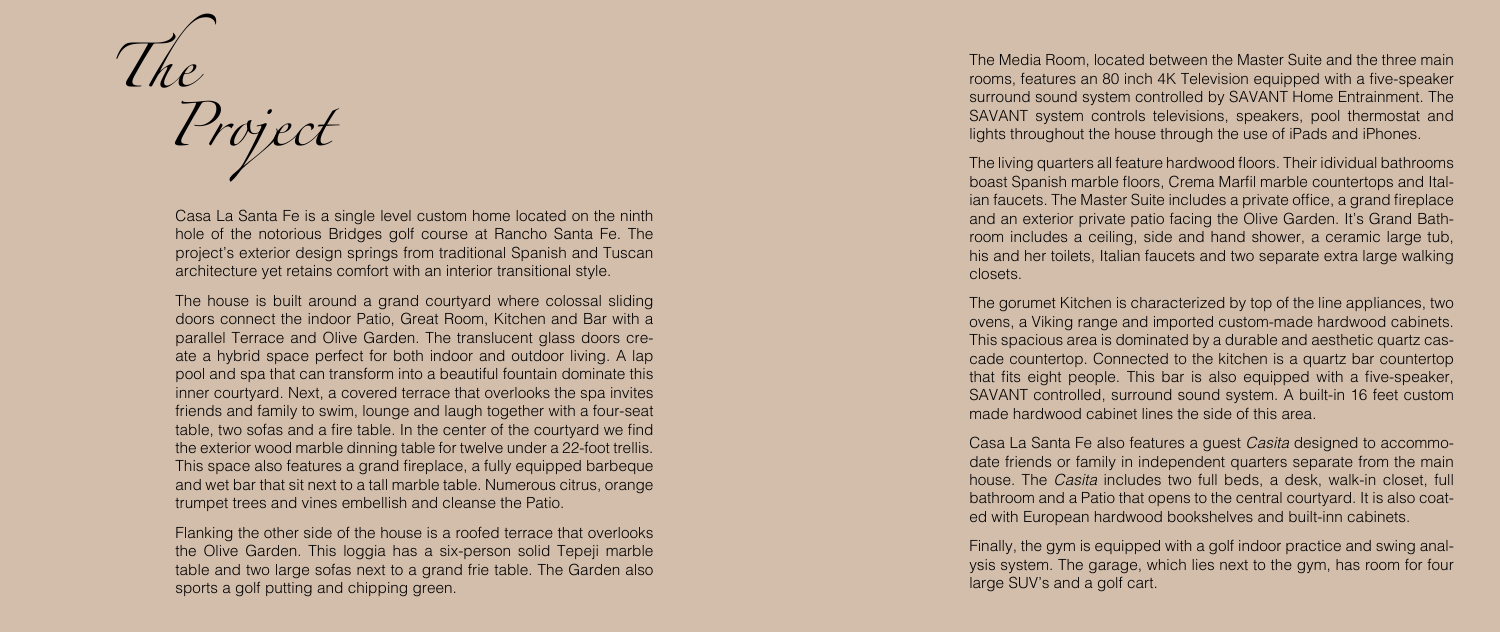

*Project* 

THE LOT .51 acre, 22,216 sq. ft.

**BUILDING AREA** 

 *Data* 

- II. ROOFED TERRACES: 970 sq. ft.
- Interior Courtyard
- Olive Garden Patio

- Pool & Spa
- Barbeque and Wet Bar
- Exterior dining table
- 22 foot tall wooden trellis
- $\bullet$  Fireplace
- Citrus and orange trumpet trees

## roofed non-lIvIng area: 1376 sq. ft.

- Storage
- Garage

total under roof: 8663 sq. ft.

## INTERIOR COURTYARD: 2340 sq. ft.

PROJECT DATA Developer: BOCARO USA LLC. Builder: CHTP Construction Architect: Mark Raddford

Total living area: 9635 sq. ft.

## TOTAL ROOFED LIVING AREA: 7295 sq. ft.

- I. LIVING AREA (HEATED): 6325 sq. ft.
- 6 bedrooms and 7 bathrooms
	-
	-
- Gorumet Kitchen, Bar and Nuke
- 
- Great Room
- Media Room
- 
- Office
- Gym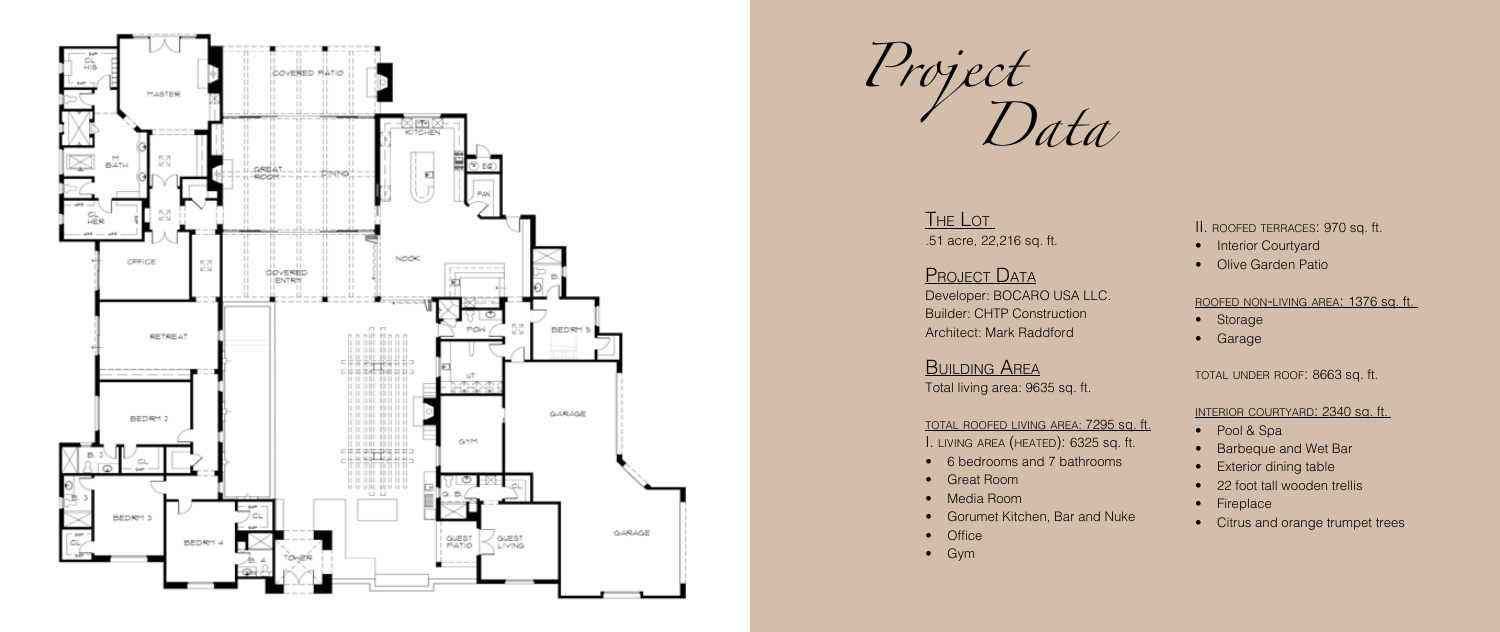



The residence opens to the grand interior Patio with a classic Spanish tower that hovers over a lavish pool and spa. The pool, which can be set to five different chromotherapeutical colors, also sports four soothing water streams that spring from beautiful flower stone carvings embedded in the adjacent wall.

This same space features a wood dining table that seats up to twelve people under the shade of a wooden deck covered in growing vines. The dining table is in the midst of flower trumpets and orange trees, whose growth is facilitated by the courtyard's open floor plan. The grand Patio also includes a fireplace, fire table, wet bar and barbeque.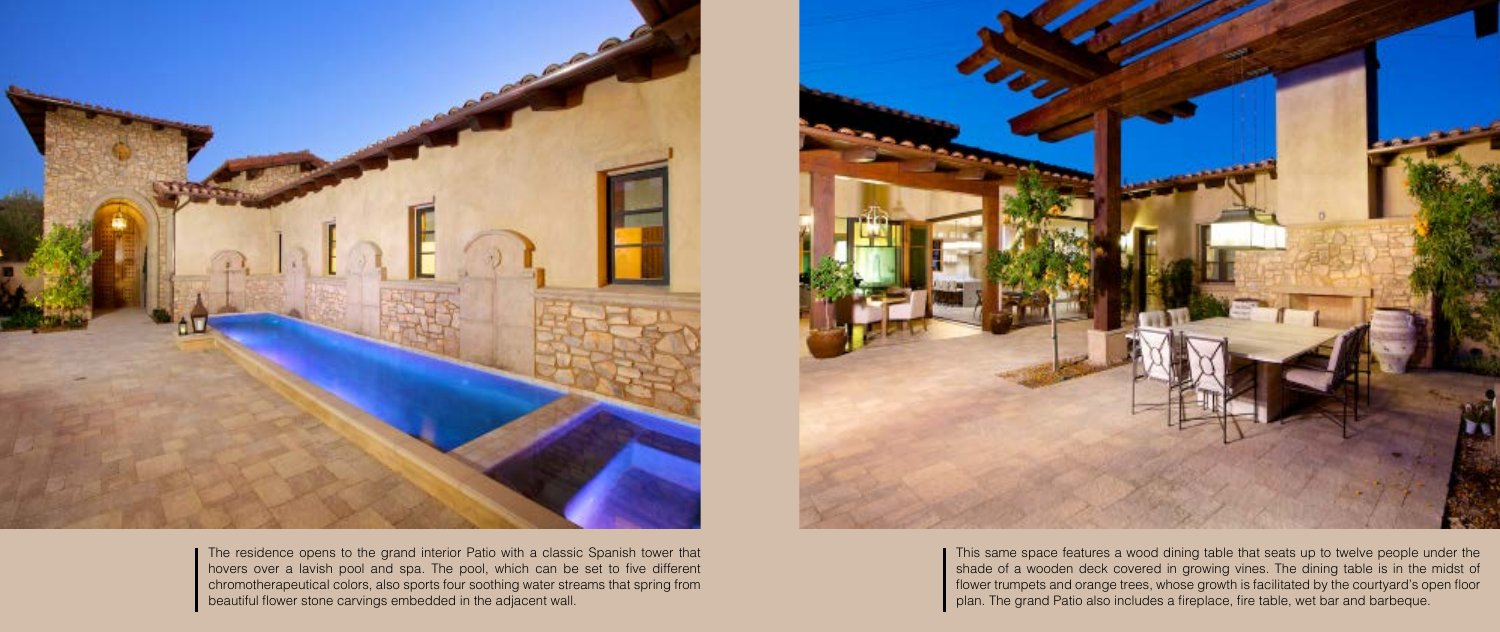



The great room is flanked by two covered loggias that can transform the once-closed space into outdoor living. It's tumbled travertine stone floor is perfect for the wet transition between the outdoor pool and interior rooms. The intimate living room above over sees a grand stone fireplace and sits on a Museum Collection handcrafted carpet.

Furthermore, the 18 foot tall room is illuminated by two brilliant chandeliers crafted from aged wine barrels. The stunning handcrafted wooden dining table on the right seats up to ten guests and can be enjoyed in both an indoor and outdoor setting.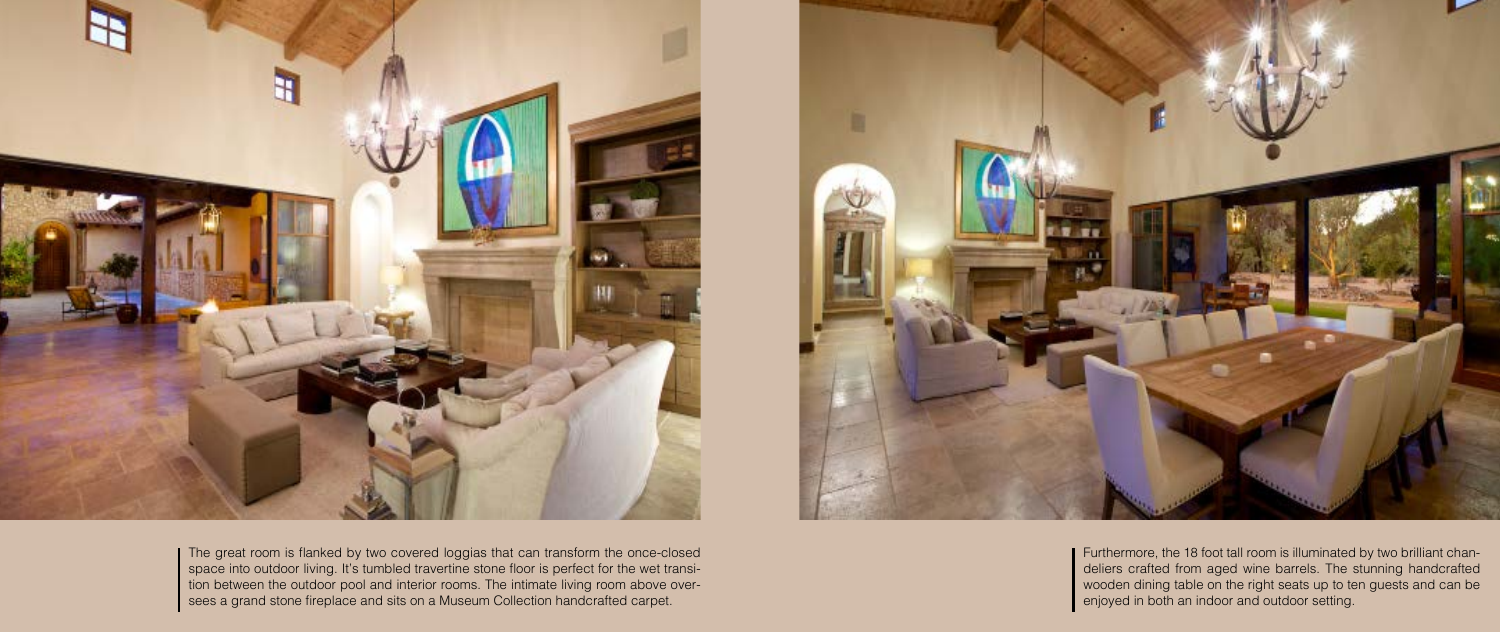



This posterior patio includes a living area with two woven straw couches, a marble table and grand fireplace perfect for lazy afternoons or lounging with guests. The patio is also equipped with a round glass table that seats six people.

This posterior Golf Course facing Patio has a beautiful Garden filled with Olive, California Pepper and Eucalyptus trees. It also boasts a putting green and three soothing ceramic clay fountains from Spanish origin.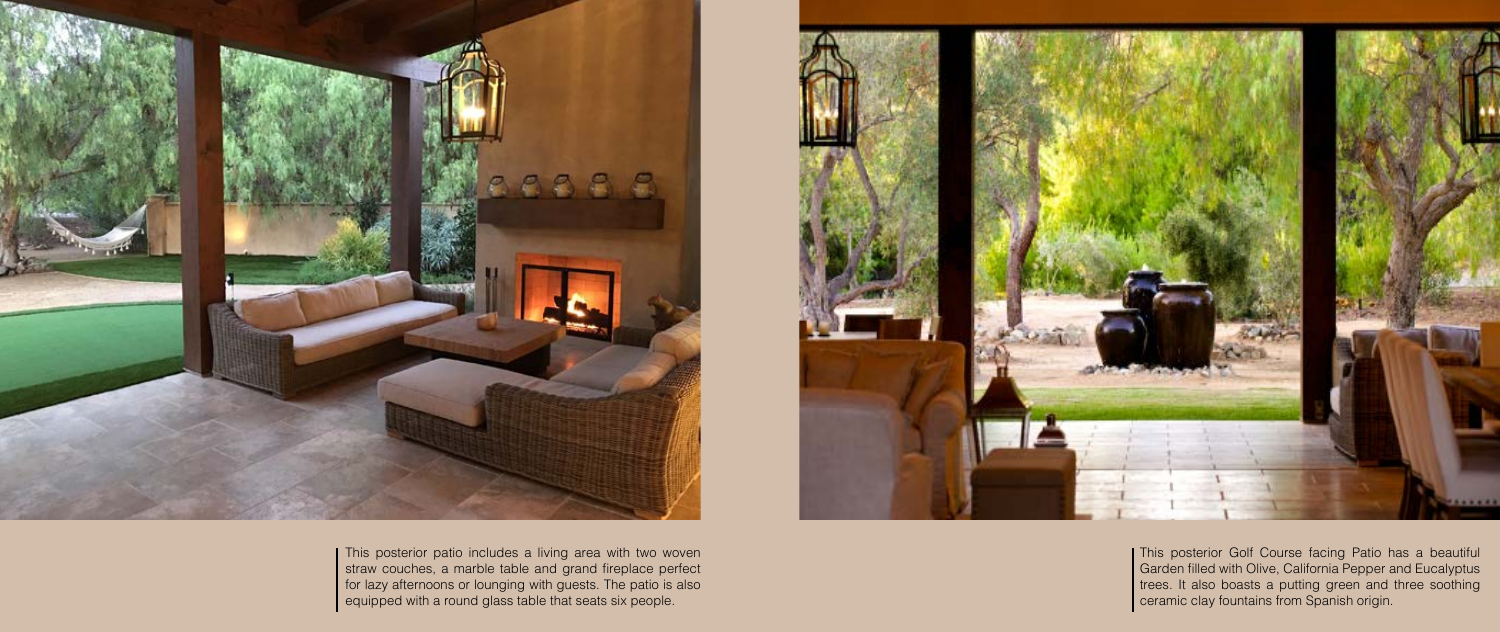



The cutom kitchen and bar of Casa Santa Fe also connect to the interior courtyard with sliding doors that overlook the pool area. This state of the art kitchen comes equipped with a large subzero refrigerator and freezer, Viking range, two Wolf ovens, costom handmade cabinets and a natural white quartz waterfall countertop.

The matching white quartz sunken bar that lies next to the kitchen is complete with its own sink and wine storing fridge as well as sporting a private wine cellar. The nineperson bar overlooks a 65 inch Plasma Television set. All the property- including the many outdoor Patios- is equipped with sorround sound Savant system.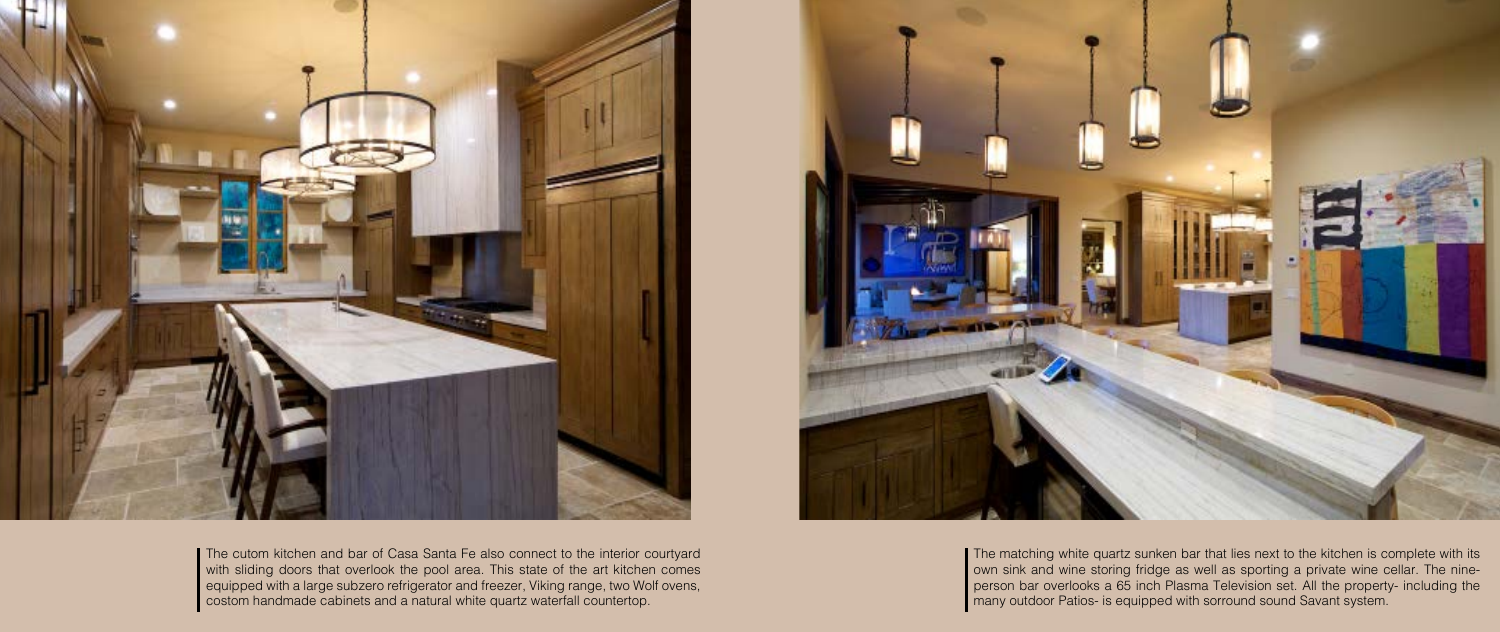



Spacious Master Suite featuring a masked surround sound 65-inch 4K TV above a beautiful stone fire place. The room is embellished with artisan crafted solid wood cabinets from European hundred-year-old reclaim timbers. It  $\parallel$  also features a private opening patio to Casa La Satan Fe's Olive Garden.

The Master Suite is connected to a private Grand Bathroom with separate his and her walk-in closets, vanity seats and toilets. The grand bathroom is also equipped with a luxurious double shower and lavish ceramic tub, overlooked by a handmaid Guadalajara mirror.